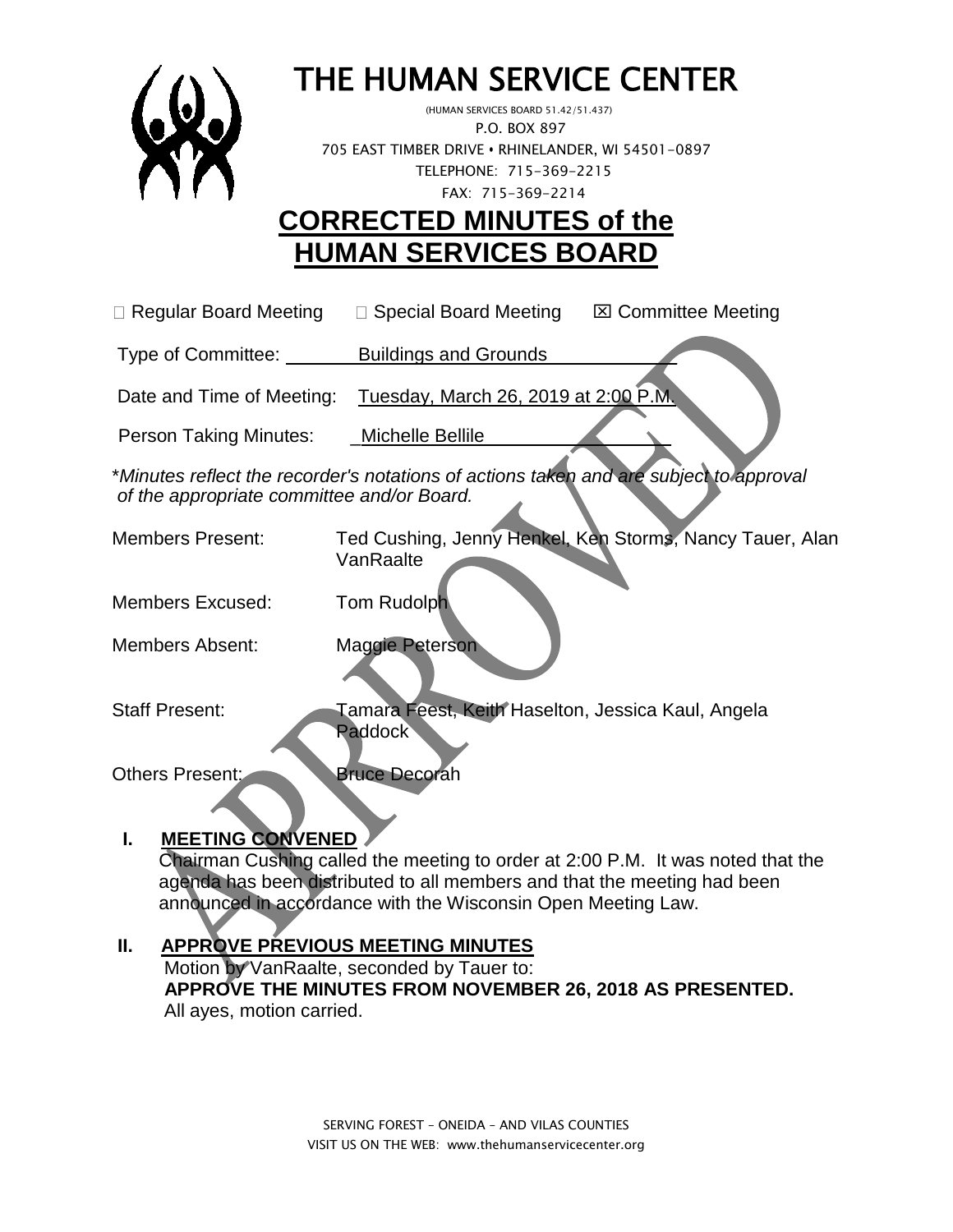#### **III. HUMAN SERVICE CENTER SAFETY AND SECURITY RECOMMENDATIONS: ACTION ITEM**

#### **A. Safety and Security Upgrades Completed – No Cost: Discussion**

1. Overhead Paging Phone Capability

Paddock informed the Committee that each phone can page.

#### 2. Locked Side Entrances

Paddock informed the Committee that all side entrances to the building remain locked throughout the day with the exception of Committee and Board meeting times.

#### 3. Visitor Badges

Paddock informed the Committee of a sign-in procedure and badges for visitors.

#### **B. Safety and Security Upgrades – Low Cost: Discusssion**

 1. Window Punches Paddock discussed purchasing low cost window punches.

#### 2. Window Ladders

Paddock discussed purchasing window ladders for several offices on the second floor in the agency.

#### 3. Board Member Identification Badges

Paddock discussed providing identification badges for Board members. Cost per badge is \$6.00 with a \$10.00 processing fee per order. Cushing suggested contacting Lisa Charbarneau from Oneida County to inquire if the badges could be made by Oneida County.

#### 4. Locker Installation

Paddock and Feest discussed possible locker installation in the client waiting room to provide a secure area to store backpacks, etc., and prohibit bringing such items into the office areas. Feest and Paddock will explore surveying agency staff for opinions and feedback.

#### 5. Safety and Security Training

Paddock and Feest discussed the need and desire for ongoing, hands-on safety and security training with local law enforcement.

#### 6. Pepper Spray and Policy

Paddock discussed preliminary research performed. Feest and Paddock informed the Committee they will be waiting until Oneida and Vilas County develop their policies.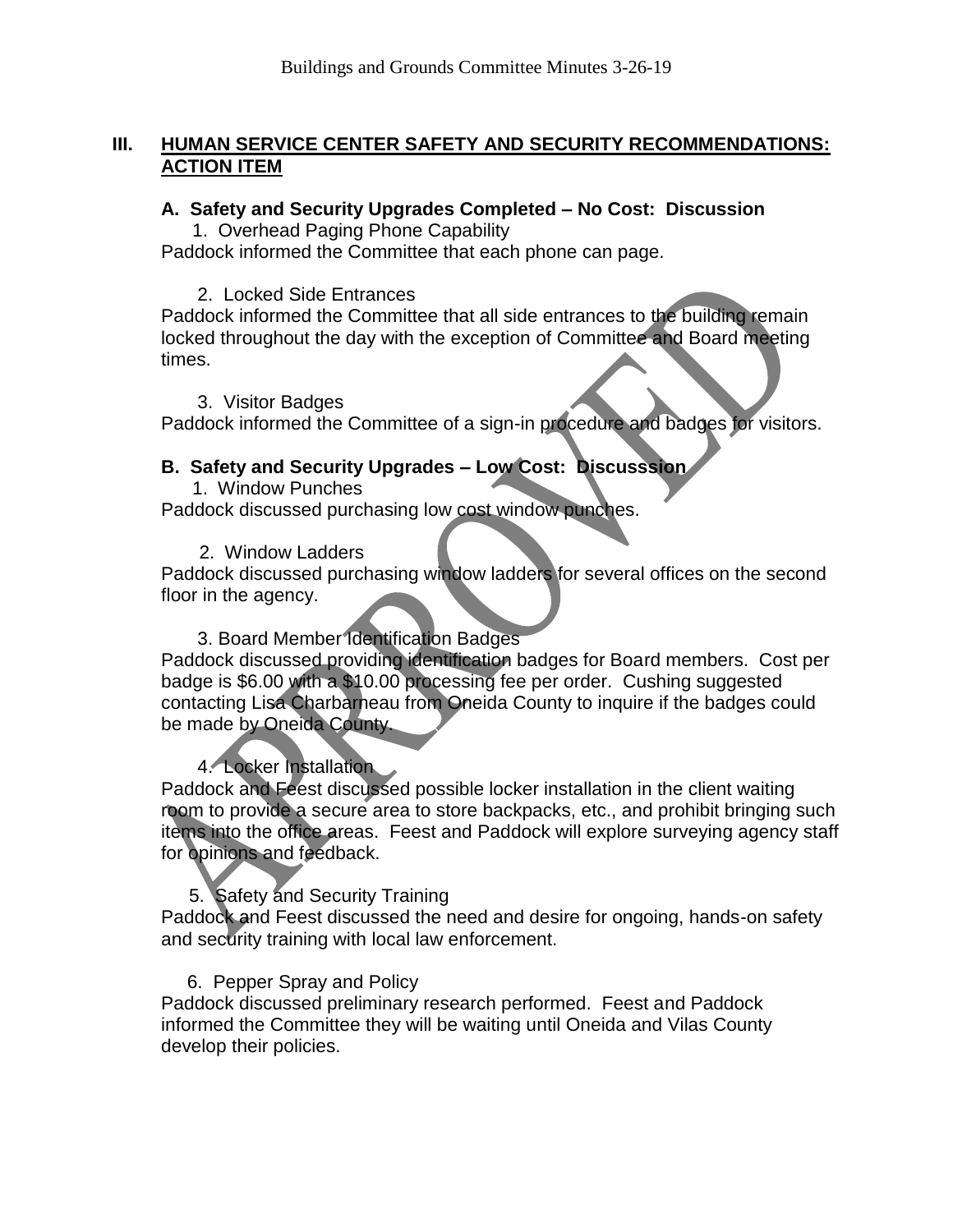7. Mirror Installation for Front Desk

Paddock discussed installation of mirrors at the main entrance to allow for a better view of when people are entering the building.

Feest informed the Committee the items noted above are low cost and she will proceed with purchasing.

#### **C. Safety and Security Upgrades – Quotes Received: Action Item**

1. Keyless Entry: Action Item

Paddock discussed receiving three quotes for a keyless entry system for access to exterior and some interior doors. Discussion occurred on experience with the vendors supplying the quotes and what was included in the quote. Quotes were received from Heartland Business Systems in the amount of \$5,110.00, Nauncka, LLC in the amount of \$7,447.00, and a PerMar estimate in the amount of \$7,500.00. Motion by VanRaalte, second by Tauer to:

#### **APPROVE AND FORWARD TO FINANCE THE PURCHASE OF THE KEYLESS ENTRY SYSTEM FROM HEARTLAND BUSINESS SYSTEMS IN THE AMOUNT OF \$5,110.00.**

All ayes, motion carried.

2. Security Cameras: Action Item

Paddock discussed installation of security cameras at the main entrance that offer remote viewing and dvr capability. Quotes were received from Heartland Business Systems in the amount of \$6325.00 which includes all equipment and installation and a quote for cameras only from Nest. Motion by Henkel, second by Cushing to:

## **APPROVE AND FORWARD TO FINANCE THE PURCHASE OF THE SECURITY CAMERAS FROM HEARTLAND BUSINESS SYSTEMS IN THE AMOUNT \$6325.00 WHICH INCLUDES INSTALLATION AND DVR.**

All ayes, motion carried.

Storms suggested Feest and Paddock inquire with Heartland Business Systems if any discount would apply since quotes for the keyless entry and security cameras were approved for purchase.

#### 3. InformaCast: Action Item

Feest discussed the quote and capability of the InformaCast system which is also available through Heartland Business Systems. Feest expressed uncertainty if the phone system upgrade was necessary. No formal action taken at this time. Storms suggested inquiring with Heartland Business Systems if a trial period was available.

#### **D. Safety and Security Upgrade Items Remaining Requiring Quotes: Action Item**

1. Reduce window at Front Desk and replace with bullet proof glass: Action Item